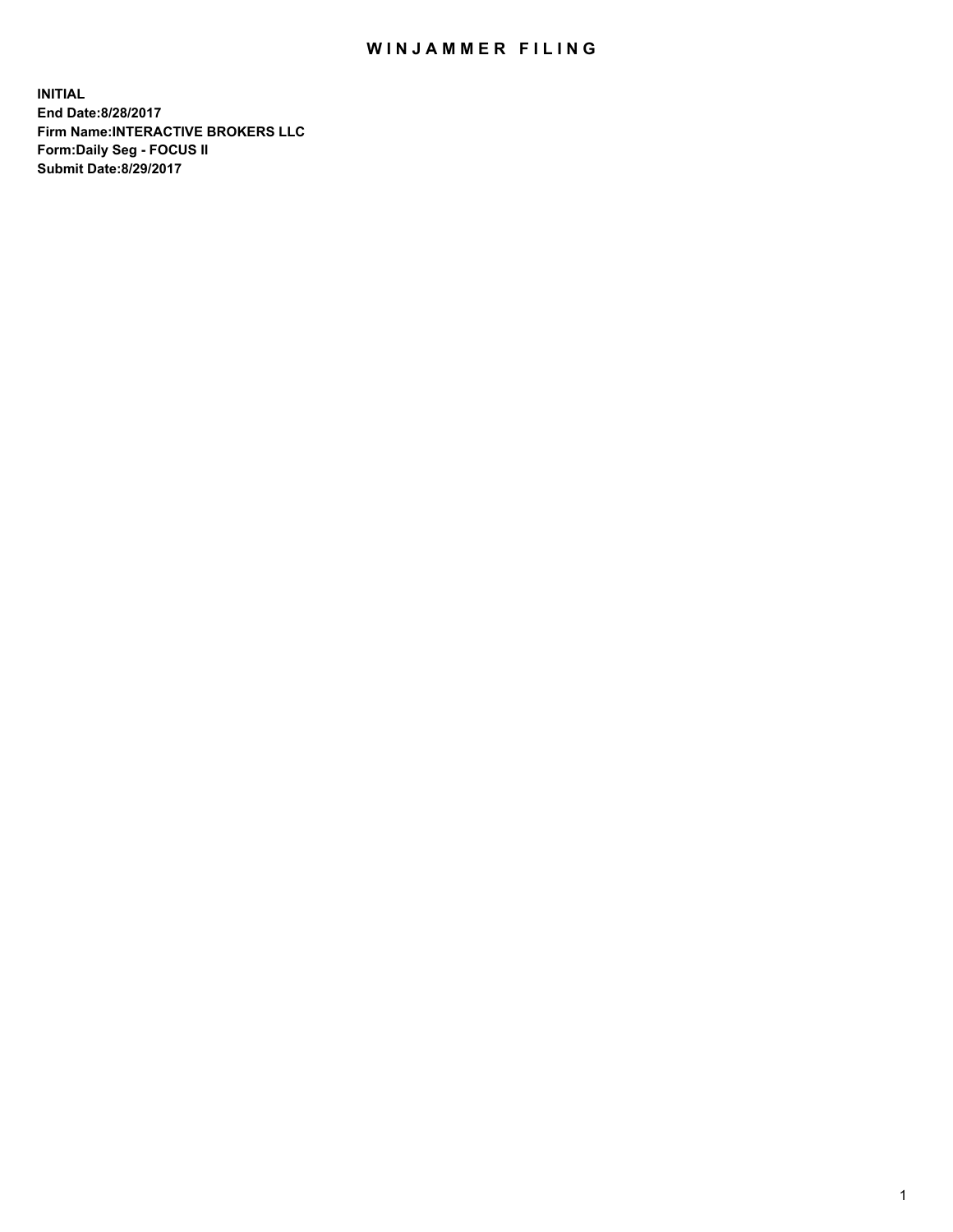## **INITIAL End Date:8/28/2017 Firm Name:INTERACTIVE BROKERS LLC Form:Daily Seg - FOCUS II Submit Date:8/29/2017 Daily Segregation - Cover Page**

| Name of Company<br><b>Contact Name</b><br><b>Contact Phone Number</b><br><b>Contact Email Address</b>                                                                                                                                                                                                                          | <b>INTERACTIVE BROKERS LLC</b><br>James Menicucci<br>203-618-8085<br>jmenicucci@interactivebrokers.c<br>om |
|--------------------------------------------------------------------------------------------------------------------------------------------------------------------------------------------------------------------------------------------------------------------------------------------------------------------------------|------------------------------------------------------------------------------------------------------------|
| FCM's Customer Segregated Funds Residual Interest Target (choose one):<br>a. Minimum dollar amount: ; or<br>b. Minimum percentage of customer segregated funds required:%; or<br>c. Dollar amount range between: and; or<br>d. Percentage range of customer segregated funds required between:% and%.                          | $\overline{\mathbf{0}}$<br>0<br>155,000,000 245,000,000<br>0 <sub>0</sub>                                  |
| FCM's Customer Secured Amount Funds Residual Interest Target (choose one):<br>a. Minimum dollar amount: ; or<br>b. Minimum percentage of customer secured funds required:%; or<br>c. Dollar amount range between: and; or<br>d. Percentage range of customer secured funds required between:% and%.                            | $\overline{\mathbf{0}}$<br>$\overline{\mathbf{0}}$<br>80,000,000 120,000,000<br>00                         |
| FCM's Cleared Swaps Customer Collateral Residual Interest Target (choose one):<br>a. Minimum dollar amount: ; or<br>b. Minimum percentage of cleared swaps customer collateral required:% ; or<br>c. Dollar amount range between: and; or<br>d. Percentage range of cleared swaps customer collateral required between:% and%. | $\overline{\mathbf{0}}$<br>$\overline{\mathbf{0}}$<br>0 <sub>0</sub><br><u>00</u>                          |

Attach supporting documents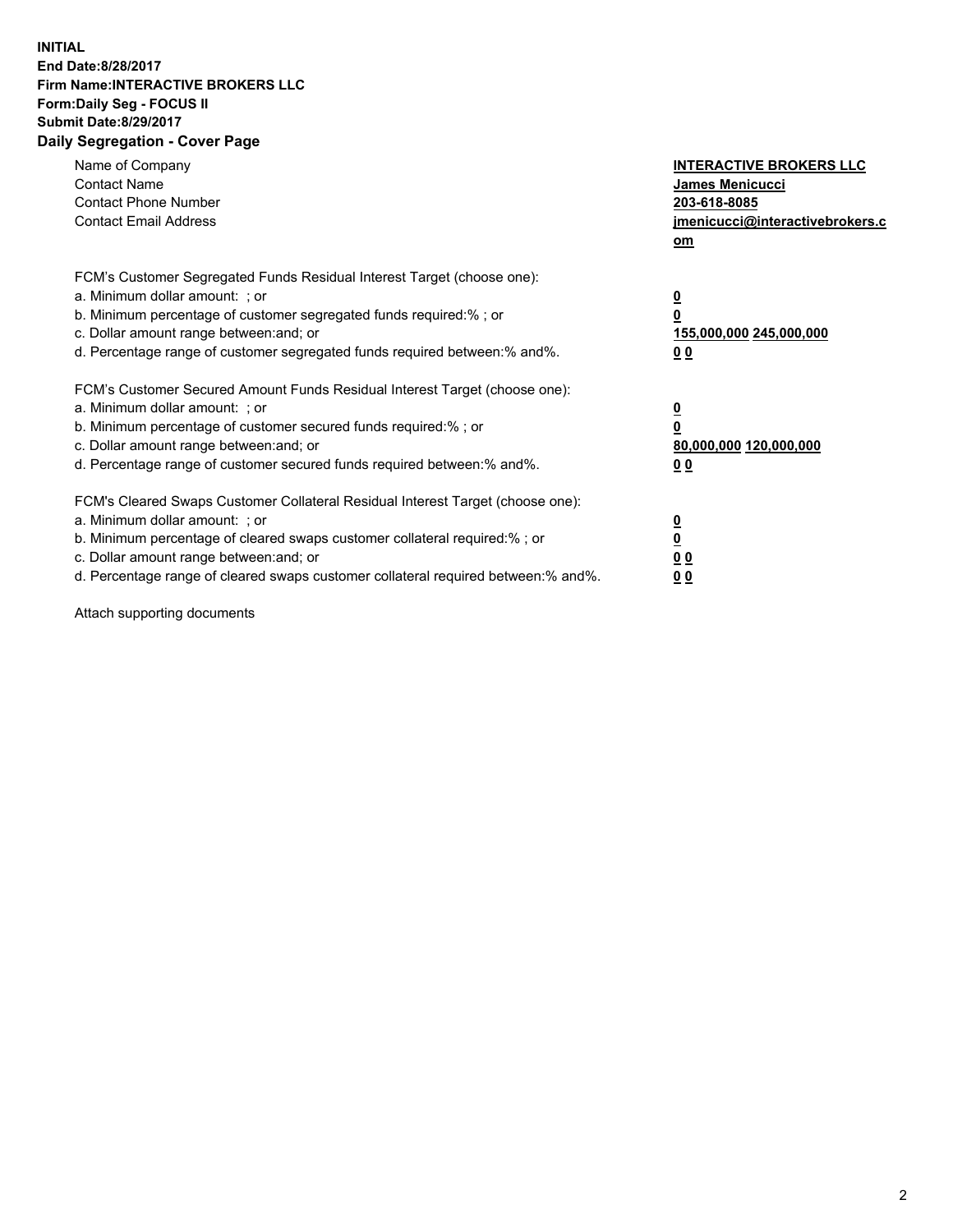## **INITIAL End Date:8/28/2017 Firm Name:INTERACTIVE BROKERS LLC Form:Daily Seg - FOCUS II Submit Date:8/29/2017 Daily Segregation - Secured Amounts**

|     | Dany Ocgregation - Oceanea Annoanta                                                         |                                  |
|-----|---------------------------------------------------------------------------------------------|----------------------------------|
|     | Foreign Futures and Foreign Options Secured Amounts                                         |                                  |
|     | Amount required to be set aside pursuant to law, rule or regulation of a foreign            | $0$ [7305]                       |
|     | government or a rule of a self-regulatory organization authorized thereunder                |                                  |
| 1.  | Net ledger balance - Foreign Futures and Foreign Option Trading - All Customers             |                                  |
|     | A. Cash                                                                                     | 383,080,279 [7315]               |
|     | B. Securities (at market)                                                                   | $0$ [7317]                       |
| 2.  | Net unrealized profit (loss) in open futures contracts traded on a foreign board of trade   | $-18,695,053$ [7325]             |
| 3.  | Exchange traded options                                                                     |                                  |
|     | a. Market value of open option contracts purchased on a foreign board of trade              | 48,128 [7335]                    |
|     | b. Market value of open contracts granted (sold) on a foreign board of trade                | -28,599 [7337]                   |
| 4.  | Net equity (deficit) (add lines 1.2. and 3.)                                                | 364,404,755 [7345]               |
| 5.  | Account liquidating to a deficit and account with a debit balances - gross amount           | 6,780 [7351]                     |
|     | Less: amount offset by customer owned securities                                            | 0 [7352] 6,780 [7354]            |
| 6.  | Amount required to be set aside as the secured amount - Net Liquidating Equity              | 364,411,535 [7355]               |
|     | Method (add lines 4 and 5)                                                                  |                                  |
| 7.  |                                                                                             |                                  |
|     | Greater of amount required to be set aside pursuant to foreign jurisdiction (above) or line | 364,411,535 [7360]               |
|     | 6.                                                                                          |                                  |
|     | FUNDS DEPOSITED IN SEPARATE REGULATION 30.7 ACCOUNTS                                        |                                  |
| 1.  | Cash in banks                                                                               |                                  |
|     | A. Banks located in the United States                                                       | 62,735,587 [7500]                |
|     | B. Other banks qualified under Regulation 30.7                                              | 0 [7520] 62,735,587 [7530]       |
| 2.  | Securities                                                                                  |                                  |
|     | A. In safekeeping with banks located in the United States                                   | 343,854,830 [7540]               |
|     | B. In safekeeping with other banks qualified under Regulation 30.7                          | 0 [7560] 343,854,830 [7570]      |
| 3.  | Equities with registered futures commission merchants                                       |                                  |
|     | A. Cash                                                                                     | $0$ [7580]                       |
|     | <b>B.</b> Securities                                                                        | $0$ [7590]                       |
|     | C. Unrealized gain (loss) on open futures contracts                                         | $0$ [7600]                       |
|     | D. Value of long option contracts                                                           | $0$ [7610]                       |
|     | E. Value of short option contracts                                                          | 0 [7615] 0 [7620]                |
| 4.  | Amounts held by clearing organizations of foreign boards of trade                           |                                  |
|     | A. Cash                                                                                     | $0$ [7640]                       |
|     | <b>B.</b> Securities                                                                        | $0$ [7650]                       |
|     | C. Amount due to (from) clearing organization - daily variation                             | $0$ [7660]                       |
|     | D. Value of long option contracts                                                           | $0$ [7670]                       |
|     | E. Value of short option contracts                                                          | 0 [7675] 0 [7680]                |
| 5.  | Amounts held by members of foreign boards of trade                                          |                                  |
|     | A. Cash                                                                                     | 98,772,161 [7700]                |
|     | <b>B.</b> Securities                                                                        | $0$ [7710]                       |
|     | C. Unrealized gain (loss) on open futures contracts                                         | $-14,688,823$ [7720]             |
|     | D. Value of long option contracts                                                           | 48,128 [7730]                    |
|     | E. Value of short option contracts                                                          | -28,599 [7735] 84,102,867 [7740] |
| 6.  | Amounts with other depositories designated by a foreign board of trade                      | 0 [7760]                         |
| 7.  | Segregated funds on hand                                                                    | $0$ [7765]                       |
| 8.  | Total funds in separate section 30.7 accounts                                               | 490,693,284 [7770]               |
| 9.  | Excess (deficiency) Set Aside for Secured Amount (subtract line 7 Secured Statement         | 126,281,749 [7380]               |
|     | Page 1 from Line 8)                                                                         |                                  |
| 10. | Management Target Amount for Excess funds in separate section 30.7 accounts                 | 80,000,000 [7780]                |
| 11. | Excess (deficiency) funds in separate 30.7 accounts over (under) Management Target          | 46,281,749 [7785]                |
|     |                                                                                             |                                  |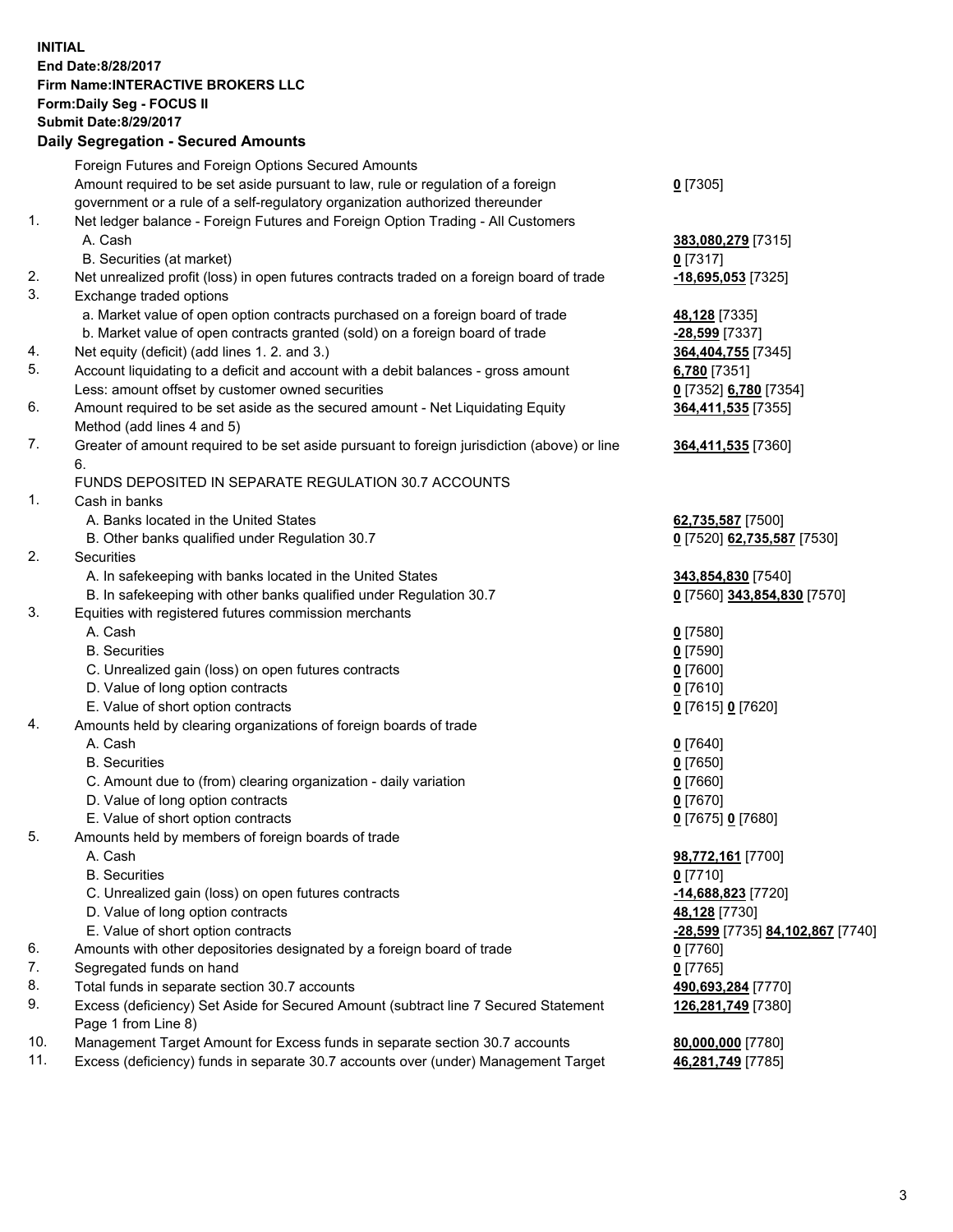**INITIAL End Date:8/28/2017 Firm Name:INTERACTIVE BROKERS LLC Form:Daily Seg - FOCUS II Submit Date:8/29/2017 Daily Segregation - Segregation Statement** SEGREGATION REQUIREMENTS(Section 4d(2) of the CEAct) 1. Net ledger balance A. Cash **4,596,895,156** [7010] B. Securities (at market) **0** [7020] 2. Net unrealized profit (loss) in open futures contracts traded on a contract market **-23,044,691** [7030] 3. Exchange traded options A. Add market value of open option contracts purchased on a contract market **194,449,375** [7032] B. Deduct market value of open option contracts granted (sold) on a contract market **-293,053,321** [7033] 4. Net equity (deficit) (add lines 1, 2 and 3) **4,475,246,519** [7040] 5. Accounts liquidating to a deficit and accounts with debit balances - gross amount **213,345** [7045] Less: amount offset by customer securities **0** [7047] **213,345** [7050] 6. Amount required to be segregated (add lines 4 and 5) **4,475,459,864** [7060] FUNDS IN SEGREGATED ACCOUNTS 7. Deposited in segregated funds bank accounts A. Cash **1,079,616,768** [7070] B. Securities representing investments of customers' funds (at market) **2,433,381,920** [7080] C. Securities held for particular customers or option customers in lieu of cash (at market) **0** [7090] 8. Margins on deposit with derivatives clearing organizations of contract markets A. Cash **521,420,584** [7100] B. Securities representing investments of customers' funds (at market) **737,189,540** [7110] C. Securities held for particular customers or option customers in lieu of cash (at market) **0** [7120] 9. Net settlement from (to) derivatives clearing organizations of contract markets **912,881** [7130] 10. Exchange traded options A. Value of open long option contracts **194,414,212** [7132] B. Value of open short option contracts **-293,014,217** [7133] 11. Net equities with other FCMs A. Net liquidating equity **0** [7140] B. Securities representing investments of customers' funds (at market) **0** [7160] C. Securities held for particular customers or option customers in lieu of cash (at market) **0** [7170] 12. Segregated funds on hand **0** [7150] 13. Total amount in segregation (add lines 7 through 12) **4,673,921,688** [7180] 14. Excess (deficiency) funds in segregation (subtract line 6 from line 13) **198,461,824** [7190] 15. Management Target Amount for Excess funds in segregation **155,000,000** [7194] 16. Excess (deficiency) funds in segregation over (under) Management Target Amount **43,461,824** [7198]

Excess